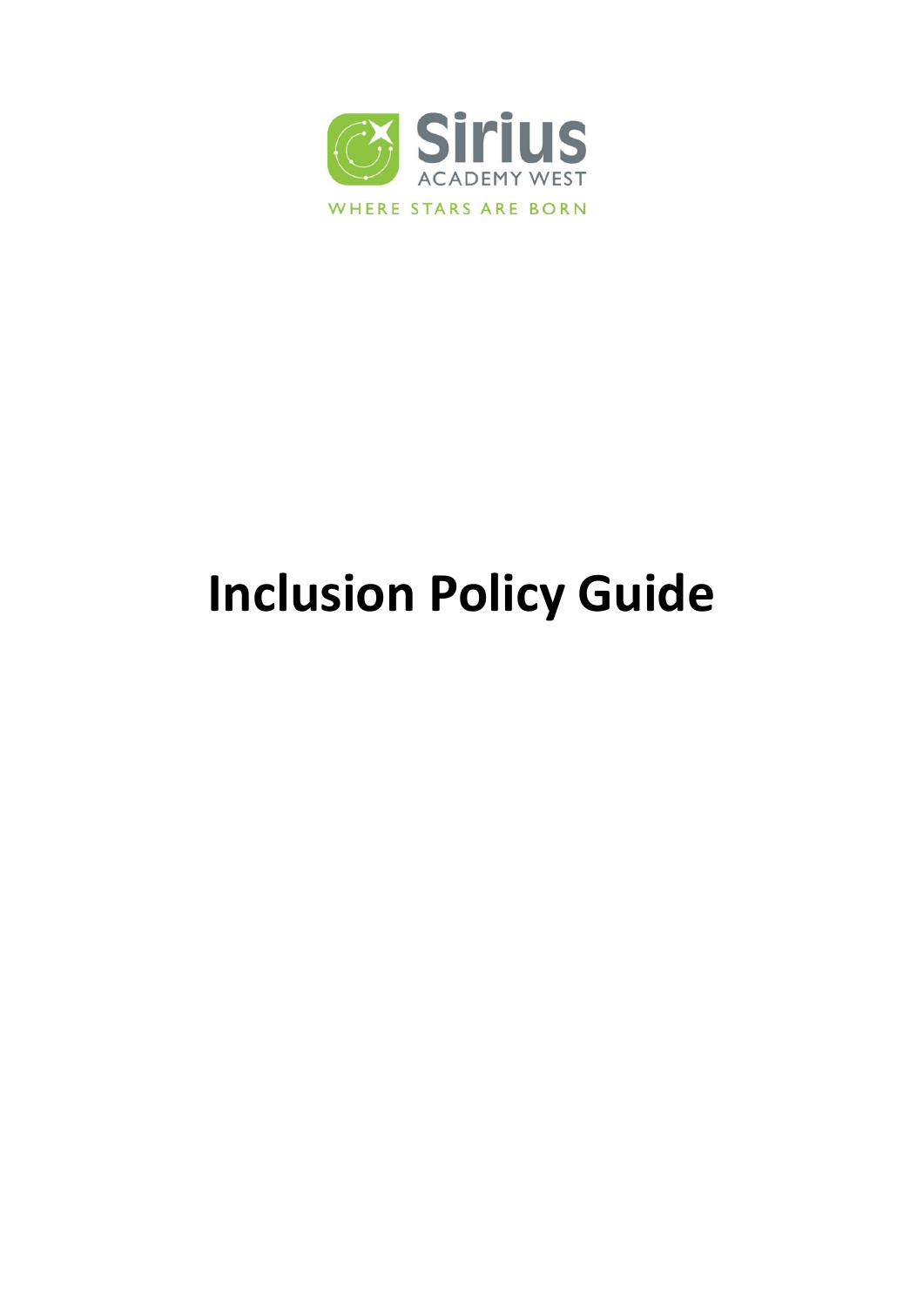# **Inclusion Policy Guide**

# **1. Introduction**

1.1 The aim of Sirius Academy West is to meet the needs of all students and in doing so to develop their potential. This policy is integral to the school improvement plan, reflects a whole school approach to improving provision for all students through effective personalisation.

All children, including those with Special Educational Needs, Gifted and Talented, EAL, Children in Public Care (CiPC and LAC) and those with an entitlement to Free School Meals (FSM) and Pupil Premium are entitled to expect an education which is challenging and appropriate. The intention of this guide is to raise aspirations and increase the challenge for all students in order to counteract disadvantage and prevent underachievement. There is a commitment to raise standards for all students by ensuring that students in all the identified cohorts enjoy a wide range of opportunities to use and develop their abilities and talents and are actively encouraged to excel and have pride in achievement.

# **2 Other Information**

- 2.1 This guide is to be read in conjunction with the:
	- Teaching and Learning Policy Model Policy
	- Homework Policy
	- SEN Policy
	- Gifted and Talented Policy

# **3 Aims**

- 3.1 This guide intends to set out ways of allowing access, progression and achievement for students within each of the identified cohorts:
	- To ensure that all students benefit from challenge which is targeted at their needs and their strengths
	- To create a climate which respects high aspiration and attainment, within which all students can flourish
	- To provide opportunities for students to discover and develop specific skills or talents
	- To ensure that lessons are planned which challenge and motivate all learners while recognising their specific needs
	- To provide a curriculum which offers a breadth of opportunity for all students to discover and develop their skills and expertise and self esteem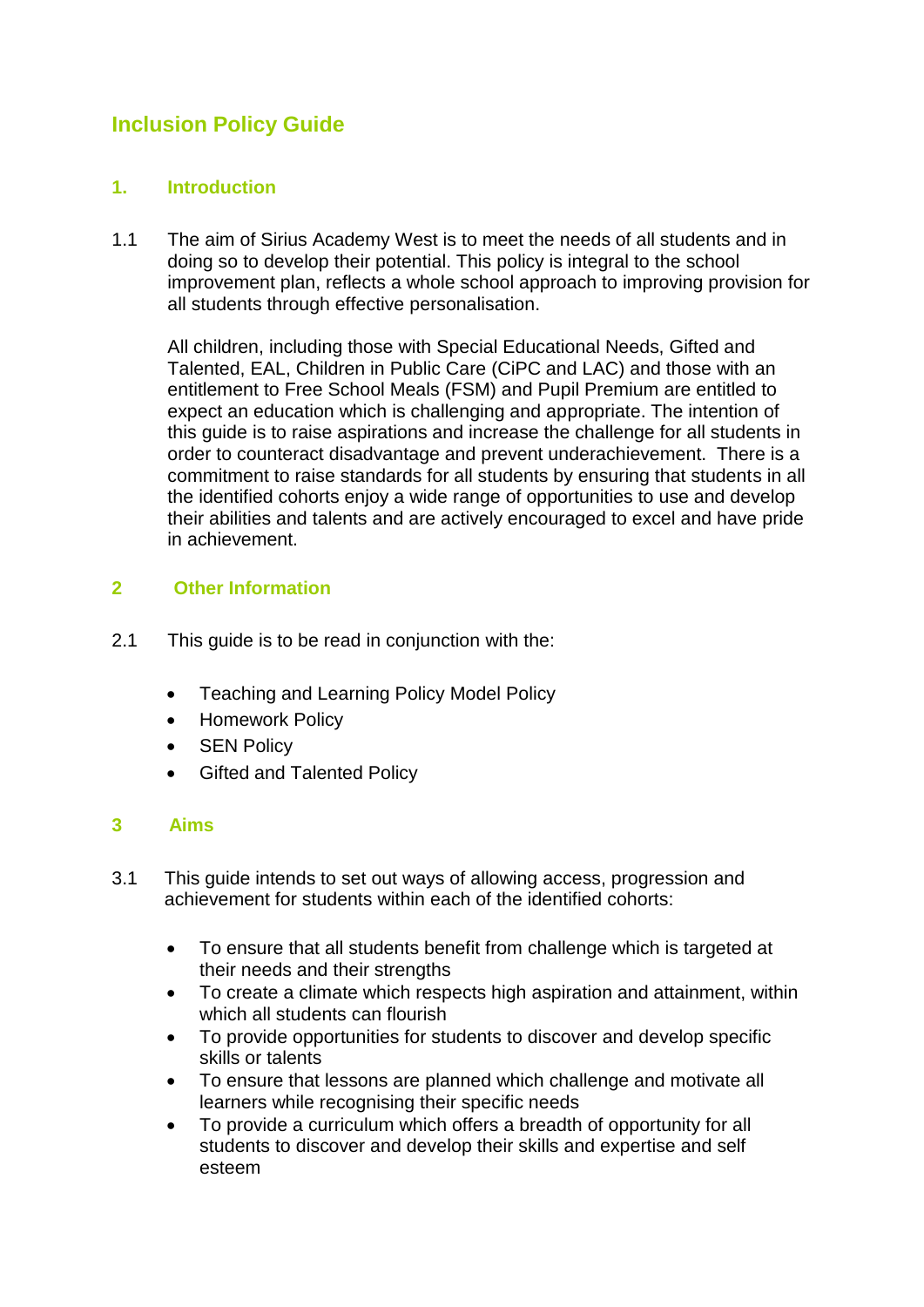- To help students develop the academic language which will enable them to discuss learning, and provide opportunities for students to articulate themselves effectively and thereby work at the best of their abilities
- To clearly communicate with parents/carers in order to help them understand their child's needs and effectively support them

## **4 Definitions**

- 4.1 The identified cohorts are defined as follows:
- 4.1.1 Gifted and Talented
	- **Gifted:** ability or potential in one or more academic subjects
	- **Talented:** ability or potential in one or more skills, whether artistic, sporting, interpersonal or vocational
	- **Gifted and Talented:** students with one or more abilities developed to a level significantly ahead of their year group, or with the potential to develop those abilities

**(**See appendices for guides on teaching and learning

4.1.2 Special Educational Needs

The new SEN framework from 2014 means that there are no longer the following stages to SEN:

- **School Action:** These students have been identified as having up to moderate learning difficulties but it is assessed that their needs can be met by adequate differentiation and support from the classroom teacher without additional support from Learning Support Staff (LSS)
- **School Action Plus:** These students have been identified as having moderate learning difficulties which require both differentiation from classroom teachers and further in school support from the SEN Dept. This may include involvement with withdrawal groups, such as literacy, numeracy or emotional and behavioural groups
- **Statemented:** These students have a moderate to severe physical, learning or behavioural need which has been identified through a statutory assessment. Their needs are outlined in an Individual Education Plan and hours of LSS support statutorily assigned in order to support their needs. See appendices for guides on teaching and learning

These are now replaced by a single category of need. Students with higher needs will be given an Education, Health and Care Plan which will replace the current statement. There will be no plans given in respect to Emotional, Behavioural and Social Difficulties (ESBD) as before.

The Academy's SEN information and local offer were published in September 2014 outlining the provision the academy can offer students in order to support their specific needs and fulfil the EHCP's.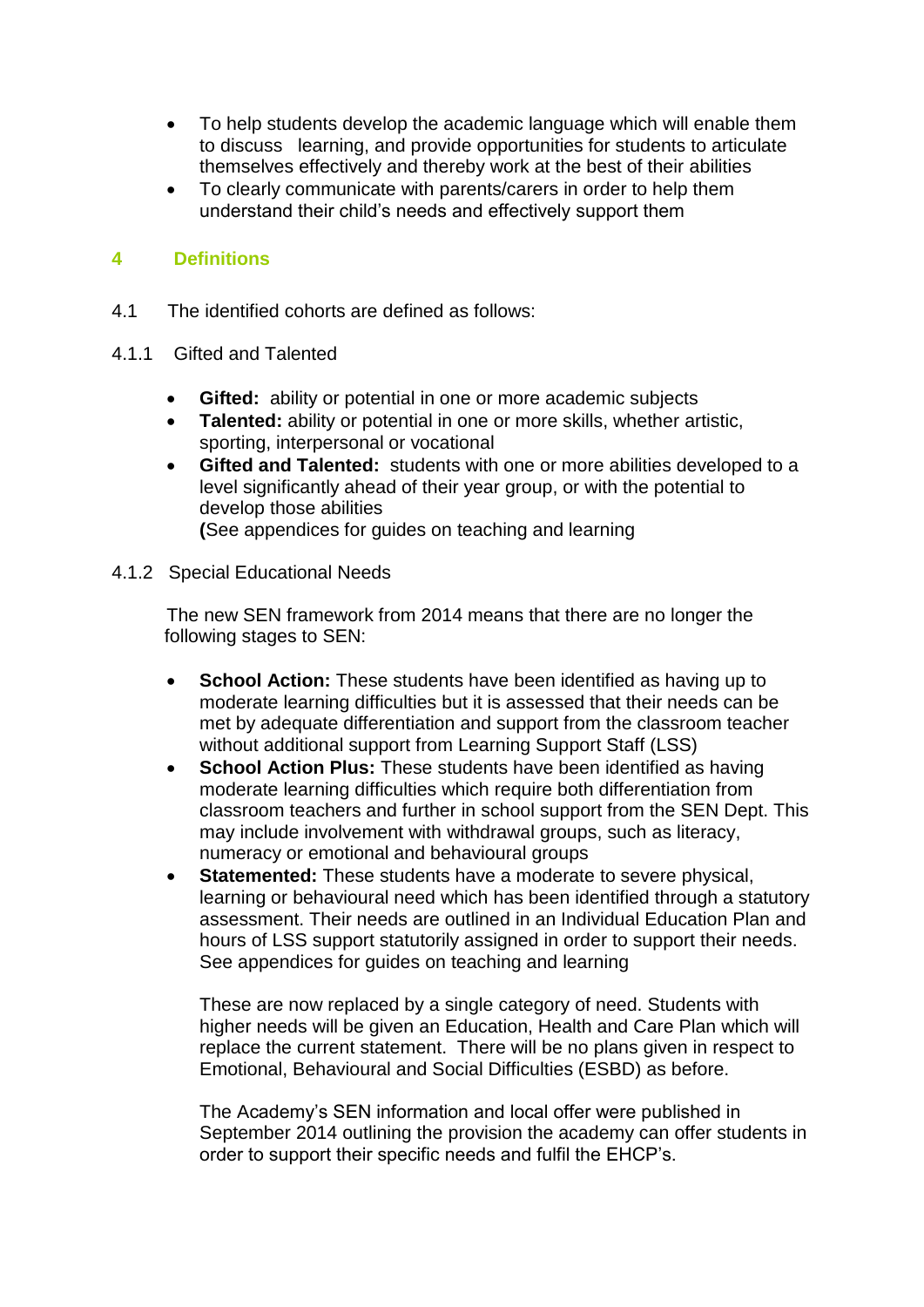- 4.1.3 English as an Additional Language
	- **EAL** students have varying degrees of ability to communicate, understand and learn within the English Language. EAL students have both learning and social and emotional needs as a result of this
	- Class and EAL support teachers need to plan collaboratively in order to agree their specific roles in scaffolding teaching and providing targeted support to learners of EAL. Such support will often include pre-teaching to enable students to access the lesson, as well as support during the lesson and follow-up consolidation. See appendices for guides on teaching and learning

## 4.1.4 Looked After Children (LAC)

- All students in the LAC cohort have a statutory Personal Education Plan (PEP) which is reviewed every six months. It contains individual targets for educational and personal development and opportunities
- In addition to this LAC students have an annual review to ensure that all relevant agencies are working together and meeting the student's academic, care and social needs
- The circumstances of these students means that without individual support and provision they may not have access to the range of social, educational and emotional support available to their non- LAC peers
- Classroom teachers and other academy staff should recognise when extended learning or other activities required of these students have specific barriers to them due to external factors and strive to ensure that these are removed

Teaching staff should be aware of which students in their teaching groups or for who they have other responsibilities are LAC students

- 4.1.5 Free School Meals Students (FSM)
	- It has been recognised nationally that students in receipt of Free School Meals are more likely to underachieve due to factors linked to relative degrees of deprivation
	- All academy staff should strive to ensure that learning, teaching and enrichment activities and opportunities are available to all students, regardless of financial circumstances and thereby ensure that all students have equal opportunity to engage fully and make progress
	- Teaching staff should be aware of which students in their teaching groups or for who they have other responsibilities are FSM students
- 4.1.6 Hearing Impaired Students
	- It has been estimated that over 10% of school children in Britain may have some degree of hearing loss. All Staff need to be aware of the effect of hearing loss on attainment in school (see appendices for guides on teaching and learning)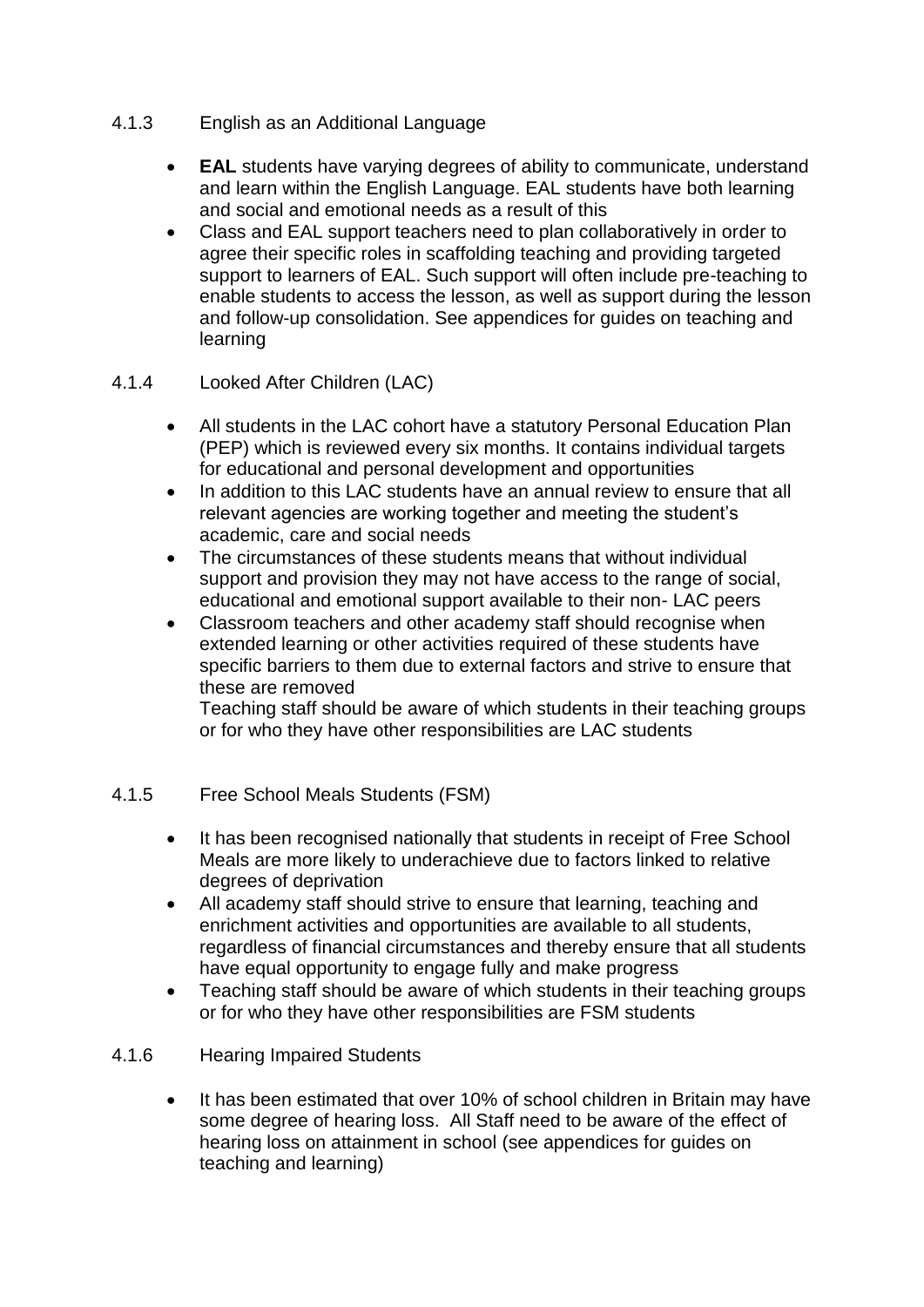- 4.1.7 Visually Impaired Students
	- These students will have specialist support from the VI Service. See appendices for guides on teaching and learning

# **5 Inclusion Register**

- 5.1 **Identification:** The Academy will endeavour to use a range of resources during the identification process of additional needs students. These will include:
	- Using an inclusive approach, reflecting the diversity of the Academy's population
	- Using a range of qualitative and quantitative information
	- Appreciation that talents and gifts can emerge at any time and therefore flexibility in updating the student cohort. This will include regular review and amendments throughout the year
	- Share clear information with all stakeholders about why students are on the register
	- Information to inform the Gifted and Talented register can be gained from the following sources:
		- $\triangleright$  KS2 SAT scores
		- $\triangleright$  CAT scores if available for the year cohort
		- $\triangleright$  Primary school recommendation
		- $\triangleright$  Through a variety of teaching and learning approaches, providing clear opportunities for students to demonstrate their strengths
		- $\triangleright$  Teacher referral against agreed criteria
		- $\triangleright$  Information about activities outside school
		- $\triangleright$  Teacher assessments
		- $\triangleright$  Additional psychometric testing

# **6 Information for Parents/Carers and Students**

- 6.1 Parents/Carers of students on the Inclusion register with an Education Health and Care Plan (EHCPs) will be informed in writing of what we plan to provide as a consequence of their identified needs: for Y7 students this will take place no later than the end of September. For all other students, parents/carers will be informed about plans for provision no later than one term after the start of each academic year.
- 6.2 The information provided to parents/carers will be tailored to the different expectations of each year group and will, as a minimum, explain:
	- How we will ensure effective teaching and learning in the classroom
	- The way in which our curriculum offers choice and access to the full entitlement
	- Our commitment to assessment for learning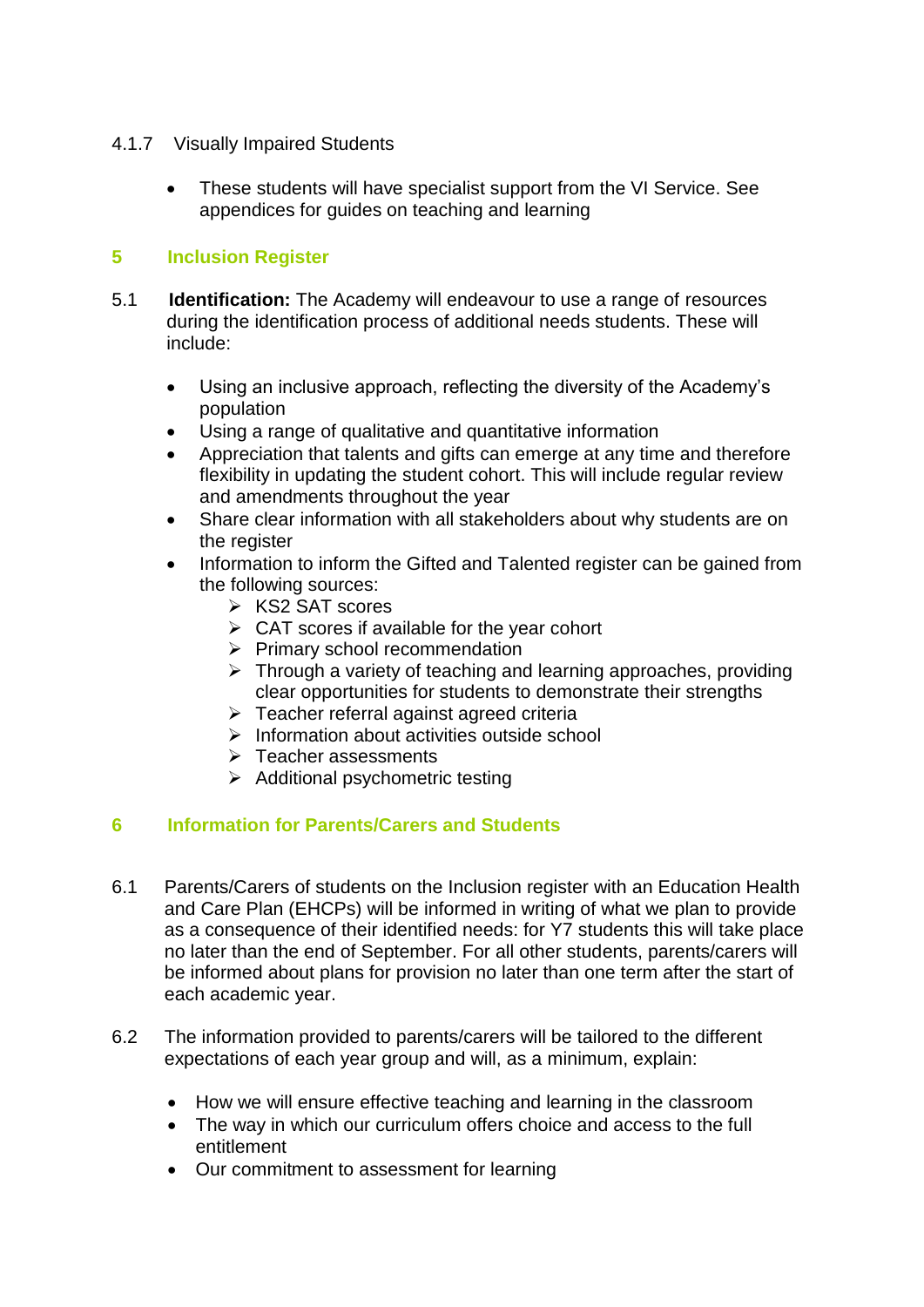- The support available through our system of personal tutoring
- Our commitment to consult with and engage parents/carers in the education of their children
- The opportunities which we will offer for learning beyond the classroom
- 6.3 If we decide that a learner will be no longer identified as being on the Inclusion register, we will communicate that fact in writing to the parents/ carers.

#### **7 Review of identification process**

We recognise the complexity of accurately identifying Inclusion cohort learners and so plan to keep our processes under review; ready to adjust the weighting we allocate to different criteria in the light of experience; ready to offer support for professional development as appropriate. While some identification (EHCPs etc.) will have taken place prior to the student joining the Academy, it is important that baseline testing is conducted for all students in order to identify needs and ensure these are met in teaching and learning and other aspects of Academy life.

#### **8 Provision**

- 8.1 Our first priority is to ensure that all learners benefit from high quality classroom experiences that engage them actively in learning, challenge and excite them.
- 8.2 We recognise the central importance of providing the right curriculum opportunities for our students and will ensure that all our learners understand the different opportunities and challenges offered by the academic, the applied and the vocational pathways so that they can make informed choices. We will work with our 14-19 providers in order to maximise curriculum choice.

Our commitment to assessment for learning means that students will not only know their target grade but will be supported to develop as an effective learner: self-reflective; taking responsibility for their own learning; confident in their use of the language of learning clear about what is needed to achieve their target grade and beyond.

Each student will be supported and challenged through relationships with classroom teachers as well as form tutor. Tutors who will build a long term relationship; will get to know the student well and encourage him/her to aim high, now and in their future; will be an advocate for the student, committed to ensuring that he/she has access to the entitlement laid out in this policy.

We will work with parents/carers to help them understand how we work with their children; to inform them about resources they might find useful in supporting their child's learning; to discuss specific barriers to learning and work together to tackle these.

We will work with local and regional partners to ensure that there are a range of opportunities for students to learn outside the school day and beyond the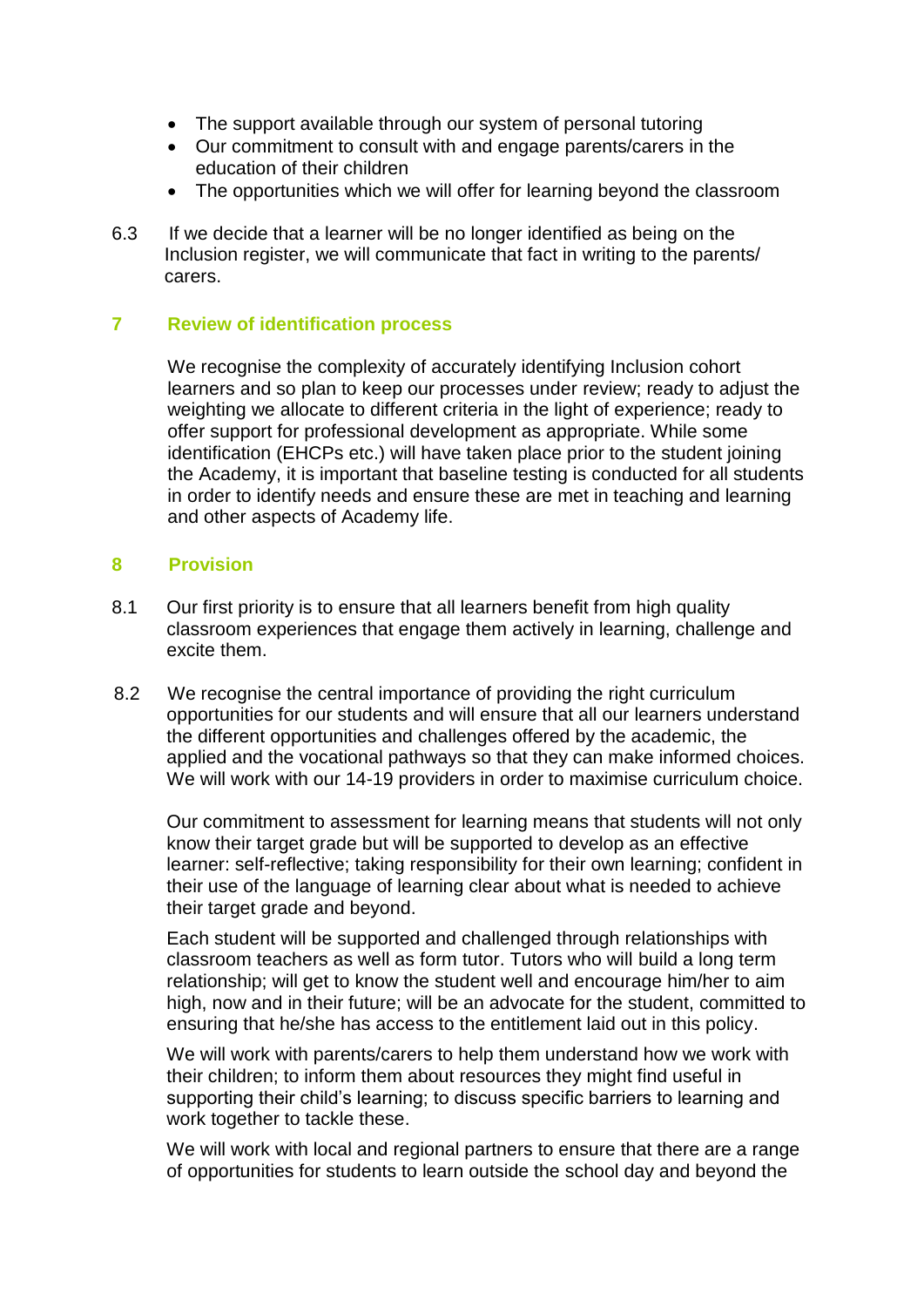school site. In planning activities for KS4 students, we will bear in mind the new duty upon schools to promote social mobility through encouraging entry to a wide range of universities.

## **9 Staff Responsibilities**

- 9.1 **SLT:** clearly articulating the link between Inclusion cohort provision and wholeschool improvement; prioritising and resourcing professional development based on an audit of need.
- 9.2 **AVP Inclusion with SENCO, EAL and G&T Coordinators**: developing whole-school self-evaluation and improvement planning for Inclusion cohort student provision and outcomes; developing and disseminating effective classroom practice; providing formal, evidence-based reports to directors; ensure that all students are correctly identified on Progresso.
- 9.3 **Classroom Teacher**: ensure that all students within identified cohorts are clearly identified in lesson planning and that planning takes account of and highlights specific strategies and activities to meet the needs of these students.
- 9.4 **Form tutor:** acting as an advocate for the individual student; directing the student towards the advice, guidance, support, opportunities which will help to develop skills, extend knowledge, open up future options; liaising with parents; central to developing PLTs/social and emotional intelligence.
- 9.5 **Subject Departments:** Every department with a role to play in ensuring staff can make an informed, professional contribution to the identification process; are developing quality first teaching; offer curriculum flexibility which open up options for learners. Develop provision for each cohort based on needs by ensuring representation and active engagement with Inclusion Meetings and strategies developed as outcomes of this group.

# **10 Monitoring and Evaluation**

- 10.1 Expectation all students should make *at least* 2 levels progress per key stage.
	- Progress of individuals tracked and evaluated across time and across subjects through formal termly review process; analysis of end of key stage results
	- Progress of significant Inclusion groups tracked and evaluated as above: groups to include gender; FSM; EAL; off-site learners etc
	- Commitment to student voice: formal, regular focus groups and questionnaires
	- Lesson observations of tutorial programme and subject areas
	- Analysis of quality and impact of enrichment programmes
	- Analysis of attendance and behaviour data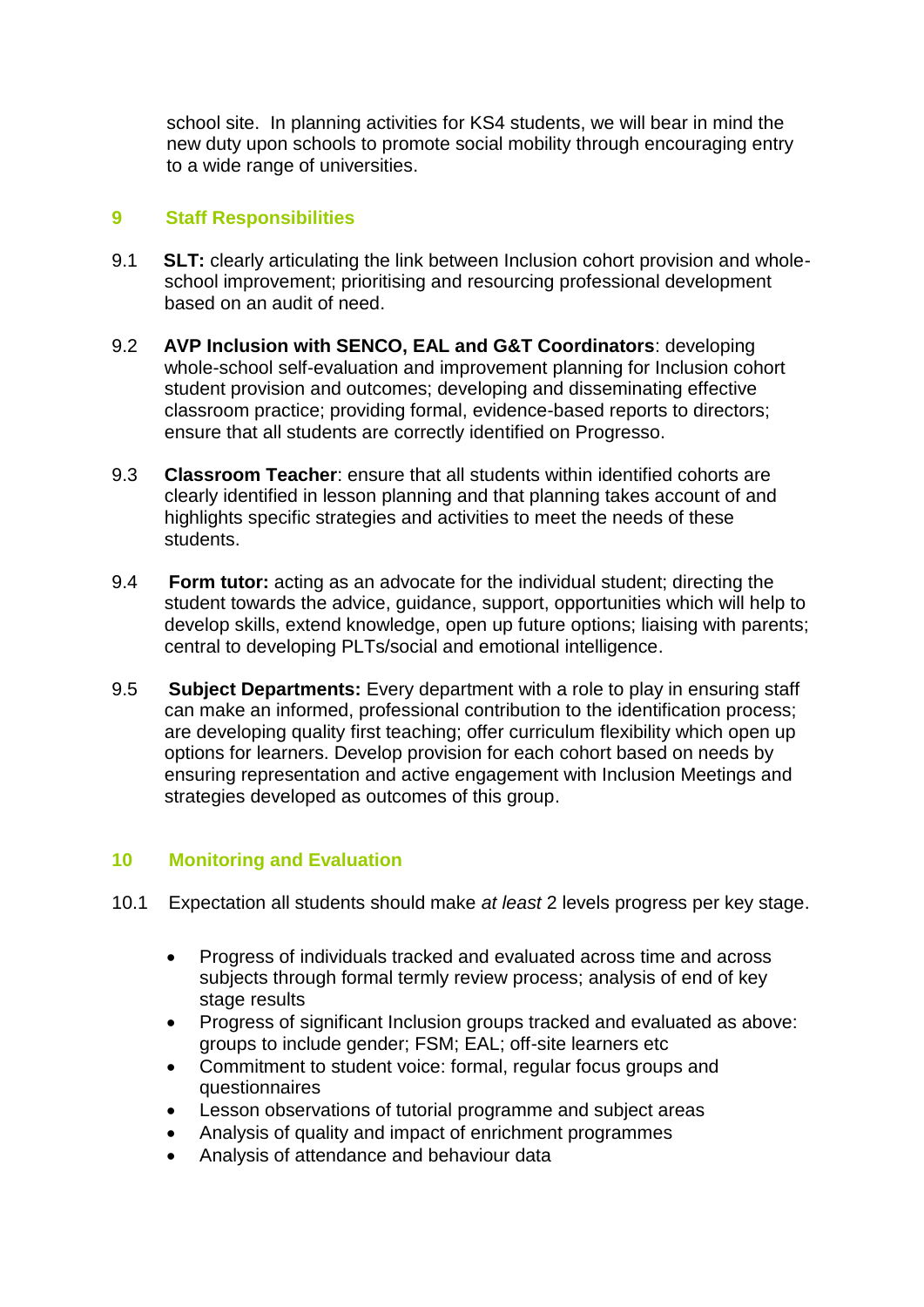## **11 Classroom Guides on meeting the needs of the Inclusion Cohorts**

#### 11.1 Progress Support Assistants

- 11.1.1 Progress Support Assistants (PSA)
	- Effective use of PSA depends on planning with the teaching staff to ensure they are given prior awareness of the lesson, have a Scheme of Work and are specifically directed in which students/groups they are going to support and through what activity
	- Often PSA have a more detailed knowledge of a student than other staff in the Academy because they support them in a number of lessons
	- Have a student's perspective of a lesson
	- Can act as a 'safe passage' between student and subject teacher
	- The most effective relationships between Progress Support Staff and students are formed on a basis of mutual respect

#### 11.1.2 Differentiation:

- Break tasks down into small steps for less able students
- Design clear worksheets using Comic sans and size 14 font
- Use **bold** instead of CAPITALS
- Try not to underline as it changes the shape of the word
- Space work out as it breaks up text
- Start a new paragraph
- Keep sentences short
- Insert an image to give visual clues
- Provide key words in lower case
- Use colour to differentiate tasks
- 11.2 Autistic Spectrum Disorder

Students have problems in the following areas:

- Social Interaction and social relationships
- Communication
- Imagination and lack flexibility of thought
- Additional difficulties motor skills, unusual responses to sensory stimuli

Despite these difficulties, students may have considerable strengths. An unusually good rote memory, extraordinarily focused, if narrow, interests, an extensive vocabulary and advanced knowledge or skills in areas of Technology or Science.

Each student will be different in presentation, degree of severity and the way in which difficulties present themselves will vary.

Remember, they are also teenagers with their own individual personality which has been shaped by individual life experiences, just as we all have.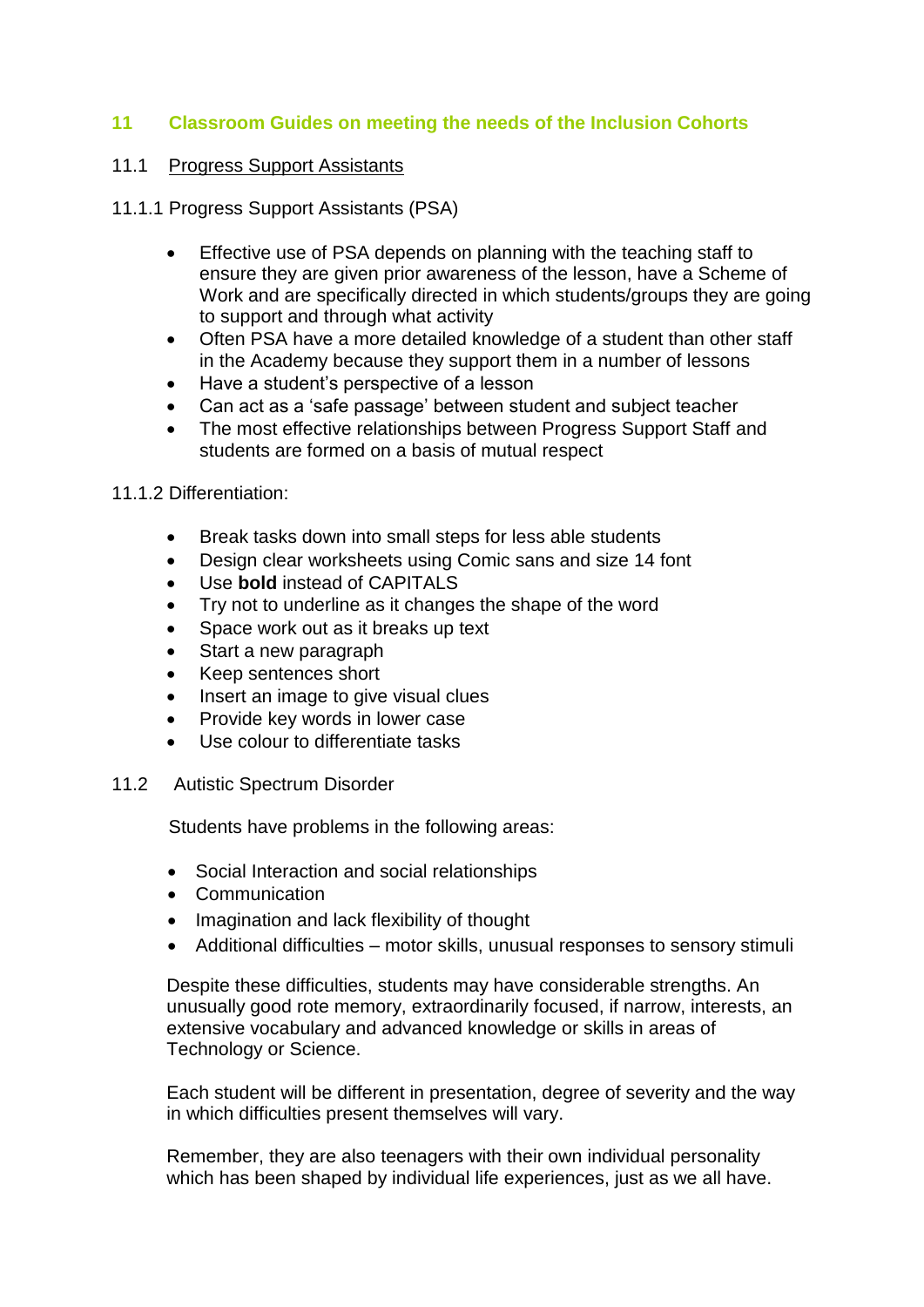11.2.1 Students with ASD can have problems with:

- Social relationships joining in and making friends
- Eye contact
- Coping with groups
- Making sense of people
- Emotional difficulties/self awareness
- Understanding adult language
- Interpreting and understanding gesture, facial expressions, body language
- Obsessive topics of conversation
- Special Interests use as a reward/consequence
- Phobias
- Hypersensitivity to visual stimuli
- Developing self-control
- Anxiety
- Frustration and mood swings
- Depression
- Motivation
- Personal organisation
- Concentration and the learning environment
- Over-dependency
- Remembering

#### 11.2.2 Students with ASD can:

- Interrupt
- Appear rude
- Not respond to instructions
- Take literal interpretations
- Talk too loudly or quickly
- Ask repetitive question
- Insist on rules
- Have problems with recording
- Have difficulty predicting future events and not cope with changes
- Have inappropriate reactions to sounds and touch
- Have misinterpretation of physical touch
- Have difficulties with homework as the boundary between school and home is confusing

#### 11.2.3 Staff should:

- Liaise with SEN Department and home
- Pass on any information to SEN
- Do **NOT** say "Look at me when I am talking to you."
- Speak quietly do not shout/raise voice
- Provide consistent structure and routine
- A predictable learning environment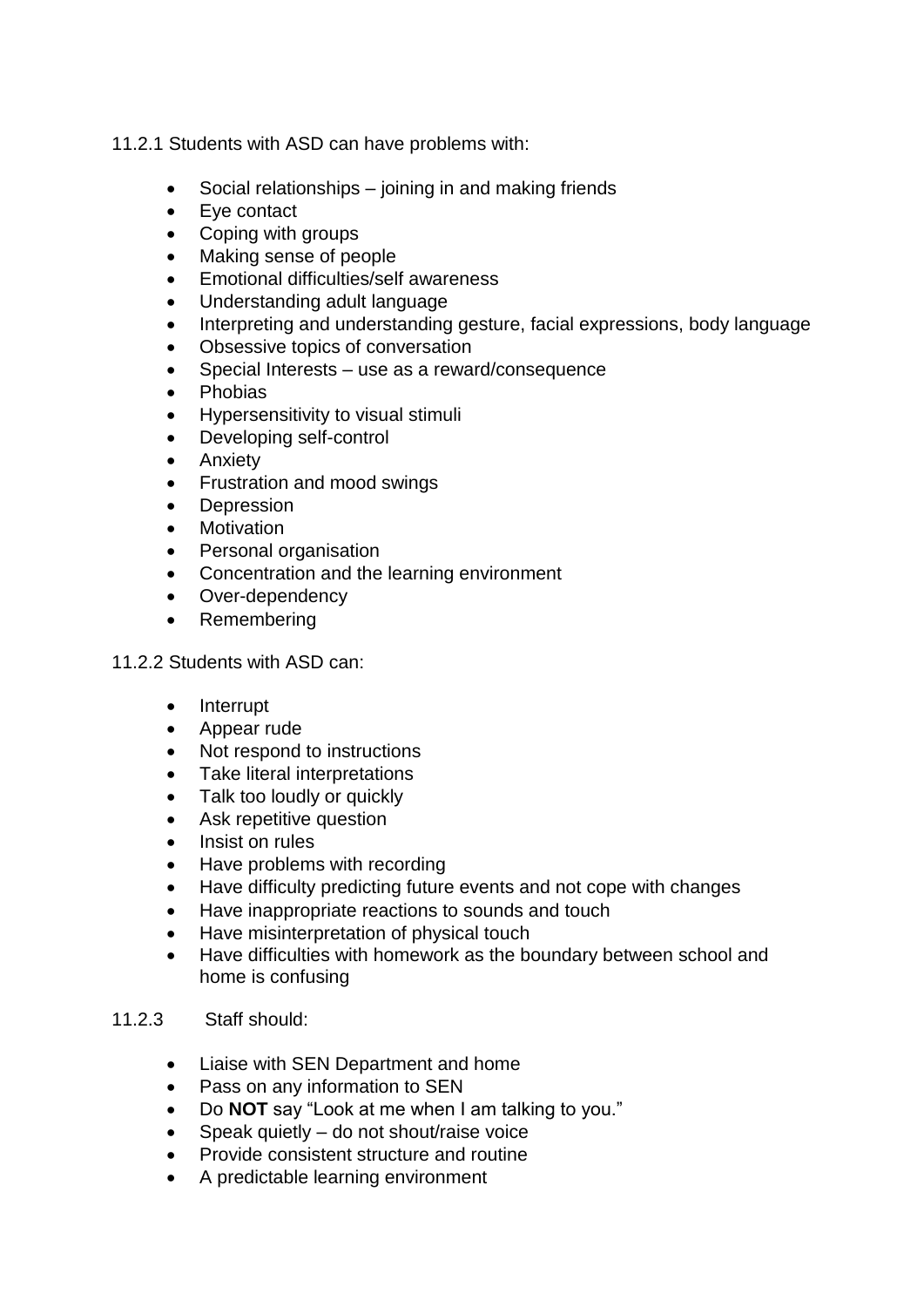- Keep language clear and simple
- Give time for student to digest and respond to information
- Use visual aids
- Avoid sarcasm
- Encourage and be positive and reward frequently for the slightest thing
- Give warnings about changes
- Address the student by name especially in a group situation
- Teach generalisation from one situation to another
- $\bullet$
- 11.3 What is Dyslexia?
- 11.3.1 Dyslexia or Specific Learning Difficulties is an ongoing and changing term and has had several definitions over the years.
- 11.3.2 To summarise; dyslexia causes difficulties in the areas of learning to read, write and spell. Dyslexia also effects short-term memory (especially auditory), maths skills, concentration, organisation and sequencing skills, visual disturbance (may need coloured overlays).
- 11.3.3 Dyslexia can occur alongside other difficulties such as dyspraxia, ADHD.
- 11.3.4 These all affect each individual in varying degrees therefore identifying an individual with dyslexia can be very difficult.
- 11.3.5 Dyslexia/Specific Learning Difficulties is included in the Disability Discrimination Act.

#### **12 Dyslexia and Impact on School Life**

- Fail to make progress in literacy and numeracy over a long period of time even with intervention
- Can have poor standard of written work compared to oral ability.
- Letter confusion/reversal
- Spell a word several different ways in one piece of work
- Poor concentration, often due to requiring greater concentration to complete a task and therefore tire quicker.
- Difficulty in following instructions due to poor short-term memory.
- Forget words both verbally and in written work.
- Performance can be inconsistent.
- Frustration and anger can become an issue. Poor self-esteem and confidence.
- Avoidance techniques used to get out of reading aloud or even truanting lessons.
- Poor sequencing skills can lead to individuals struggling to follow timetables, difficulty in telling the time, difficulty with days and months.

#### **13 Ways to Support Students with Dyslexia**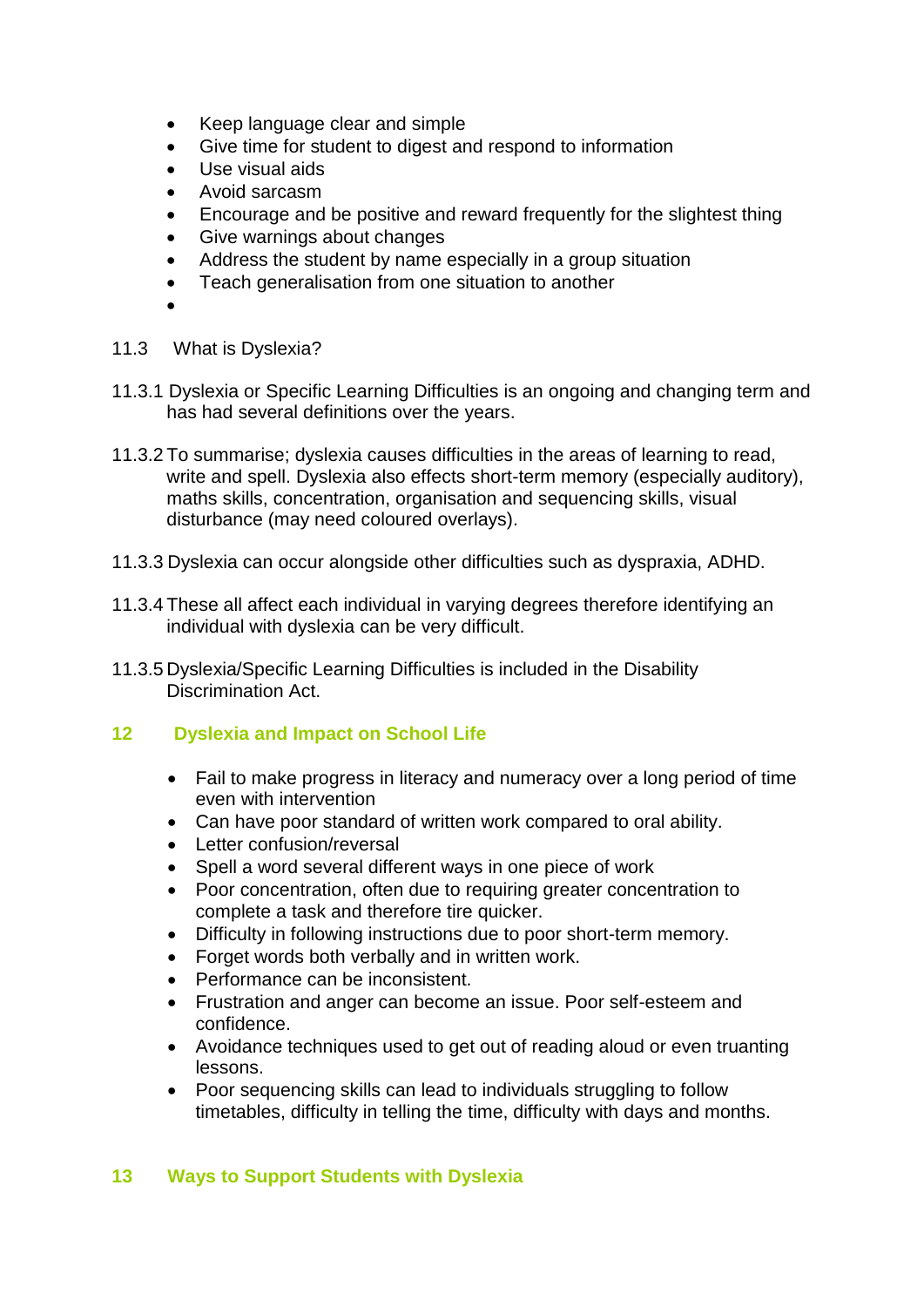- 13.1 Keep your eyes and ears out for those students who may be struggling or avoiding work for genuine reasons.
- 13.2 Check the Inclusion register for students with Specific Learning Difficulties. Also check Additional Needs folder on All Storage for information for students with Spld.
- 13.3 Small things can make huge differences. Multi-sensory learning is ideal for all students but especially students with dyslexia using all the senses to help them retain information.
- 13.4 Good structure and thorough learning even repetition to help overcome short term memory and organisation difficulties.
- 13.5 Identify students in your tutor group, check they can read/follow their timetable, and offer alternative timetables e.g. colour-coded.
- 13.6 Make sure any information given out in tutor/lessons is remembered/wrote down. Print out information where possible.
- 13.7 Beware of the amount of written work asked of students and copying from the board can be arduous. So please be careful of pace and offer alternatives such as, mind maps, flow charts, diagrams, story boards. Highlight key information.
- 13.8 Make sure any homework set is understood and written down and they are aware of when it has to be handed in.
- 13.9 Display key words on the walls.
- 13.10 Help students learn skimming and scanning techniques to reduce their level of reading material.
- 13.11 Be observant of the volume of text and the language used and condense and simplify if possible.

#### **14. SEN Open Door Policy**

The SEN Department has an open door policy for staff where staff can seek expert advice and support from the SEN Department on teaching and learning needs of their students or advice on specific cohorts.

- Concerns regarding individuals or groups.
- Requests for support.
- Information regarding specific additional needs.
- Information regarding strategies or differentiation.
- Consultation with Progress Support Staff
- Information from Educational Psychologists consultations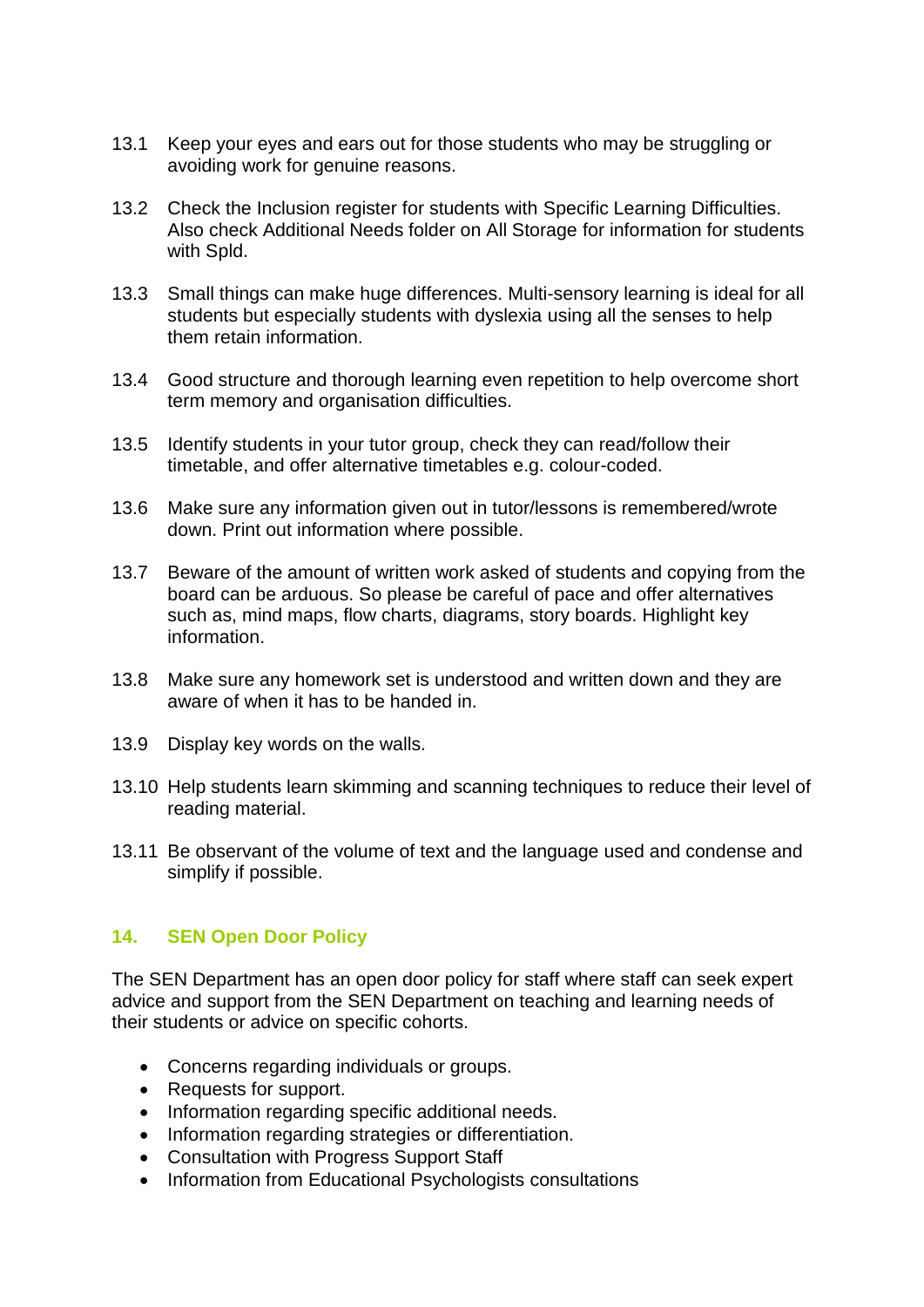Any queries please contact the SENCO or a member of the team regarding any students you are concerned about or any advice on already identified students.

## **15 Guidance for teachers and teaching assistants**

Meeting the needs of EAL learners at Sirius Academy West:

15.1 Class and EAL support teachers need to plan collaboratively in order to agree their specific roles in scaffolding teaching and providing targeted support to learners of EAL. Such support will often include pre-teaching to enable students to access the lesson, as well as support during the lesson and follow-up consolidation.

Models of collaboration include:

- **team teaching** both teachers work together during whole-class teaching to support modelling, demonstration and strategies for engaging all students in dialogue and discussion
- **observation** either teacher acts as an observer in the whole-class context with an agreed focus while the other teacher maintains an interactive role, encouraging, explaining or reinforcing. The observation focus might also be on assessing the impact of particular teaching strategies by observing the students' responses
- **working with target groups** the support teacher, teaching assistant and/or class teacher focuses support on a specific group of students during the main part of the lesson or in order to provide preparatory teaching to support children in better accessing a lesson
- **one-to-one support** the EAL/class teacher or teaching assistant may, on occasions when specific difficulties and misconceptions arise, need to provide individual support either before or during the main lesson
- **resource provision and development** collecting, suggesting, modifying or designing specific resources to support the learning or curriculum access needs of bilingual students
- **monitoring** progress of bilingual learners.

**Resource list:** Guidance for teachers working in collaboration with EAL teachers and bilingual teaching assistants

[Beyond the models: Effective practice for teachers](http://www.naldic.org.uk/ITTSEAL2/teaching/Effectivepractice.cfm) is a web resource produced by the National Association for Language Development in the Curriculum (NALDIC) which gives further details on the specific roles of the EAL teacher and the class/subject teacher in a collaborative context and the different models of collaboration they may consider in relation to student needs and teaching contexts.

#### **16 Guidance for teachers in settings with little or no access to expert support**

#### **Strategies to help the beginner in the classroom**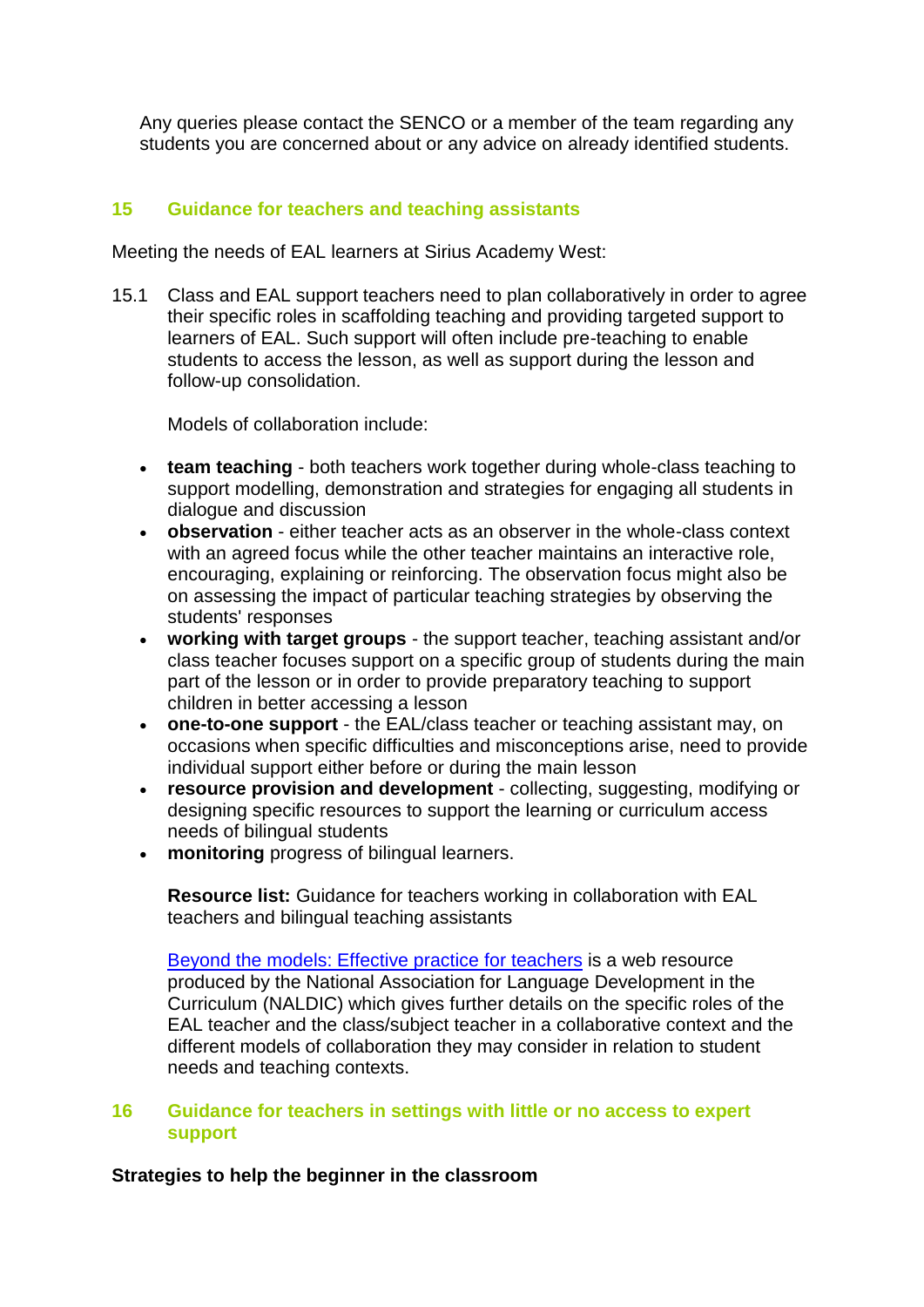- 16.1 The following suggestions for teachers draw on guidelines developed by Manchester City Council's Ethnic Minority Achievement Service and elaborate on the guidance to be found in the booklet *Aiming High: Understanding the educational needs of minority ethnic pupils in mainly white schools* (DfES0416/2004).
	- Make sure the student knows your name. Introduce yourself and write it down for him/her
	- Demonstrate the meaning of instructions such as sit down, stand up, and come here
	- Do not worry if the beginner says very little at first. Plenty of listening time is important when starting to learn a new language. There should be emphasis on communication rather than correction until the student is more confident in **English**
	- Involve the student in routine tasks such as giving out books and equipment.
	- Wherever possible, include links within the curriculum to the culture and language of newly arrived students
	- Give the student opportunities to listen to the sounds and patterns of English, for example through audio tapes
	- Identify the key vocabulary and language structures of the text/activity
	- Although the student cannot be expected to understand the content of all the lessons, do try to give him/her a meaningful task that is related to the lesson
	- Integrate the student into the class activity as far as possible, while differentiating at his/her level. If they are to maintain confidence, students need to feel they can complete a task, such as copying words or sentences under pictures; matching pictures to names, words or sentences; filling in missing words; sequencing; text marking; labelling; matching sentence halves; filling in tables and grids; giving yes/no, true/false responses
	- Many of the above tasks could be used to develop listening skills and to focus the student's attention on key information during the teacher led parts of the lesson
	- Students not familiar with the alphabet will need help with handwriting and correct use of capital and lower case letters
	- Model or demonstrate the use of key vocabulary and language structures.
	- Involve the student in using language from an early point of the lesson onwards
	- Provide opportunities for the student to repeat and produce the language in context, for example through well-planned pair or group work
	- The student will need as much of your time as possible to explain the tasks. If you are not available, encourage peers to assist
	- Encourage the use of bilingual and/or picture dictionaries
	- Encourage the use of home language for content learning, discussion and the development of new concepts. Support for the first language will enhance, not hinder, the acquisition of English. Whenever possible, pair the child with a proficient speaker of their home language
	- Exploit previously used language and link to students' experience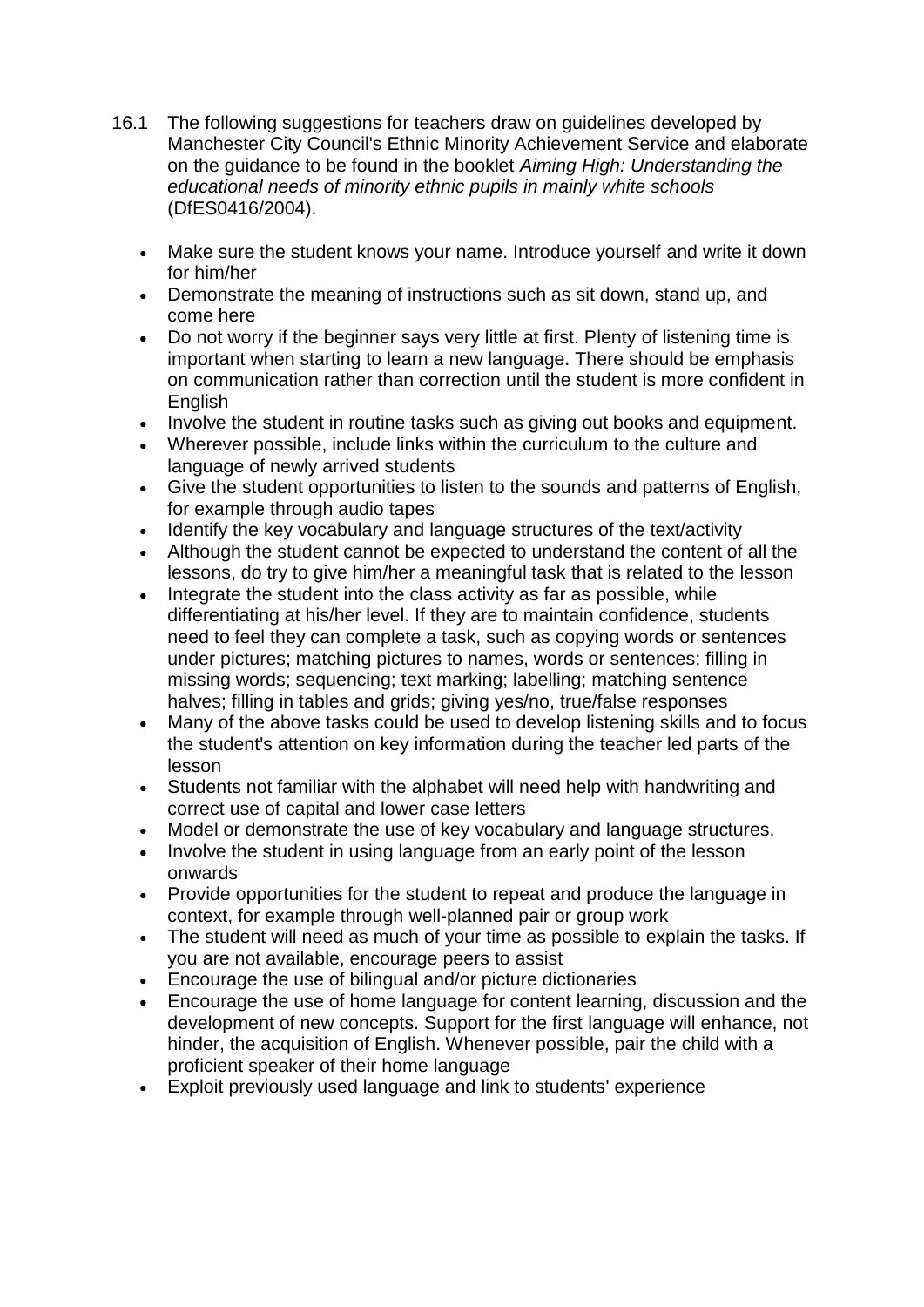# **17 Meeting the Needs of Hearing Impaired Learners at Sirius Academy West**

17.1 It has been estimated that over 10% of school children in Britain may have some degree of hearing loss. Staff need to be aware of the effect of hearing loss on attainment in school.

## **General Guidance:**

Staff can improve students' access to the curriculum by:-

- Standing still and facing the hearing impaired student when speaking
- Speaking clearly and in full sentences
- Being close to the hearing impaired student when speaking
- Using visual aids
- Writing new vocabulary and pertinent points on the board
- Repeating other students' questions and answers
- Writing on the board then turning to address the class
- Gaining the students attention before speaking to them or to the class
- Rephrasing information if they do not understand
- Checking that news and information has been heard and understood i.e. from assembly
- Reading and speaking without covering or obstructing the face
- Writing homework on the board

# **Seating Position:**

- 17.2 Hearing Impaired students benefit from being able to see the speaker's face clearly to supplement what they hear. This can be facilitated by:-
	- Seating the student near to the front of the class
	- Seating them slightly to one side so that other students' responses can be more easily followed.
	- Seating the student away from extraneous noise, e.g. fan assisted heating
	- Encouraging the student to be responsible for choosing an appropriate seating position
	- Using a circular seating arrangement in class discussions to help all students follow
	- Ensuring that any adult support worker has an appropriate seating position that does not obstruct any student's views
	- Allowing hearing impaired students to sit with a peer to avoid isolation
	- Permitting students to sit near the front of the hall in assembly
	- Sitting small discussion groups in the quietest environments

# **Acoustics:**

17.3 A good acoustic environment is beneficial to all students and essential for hearing aid users.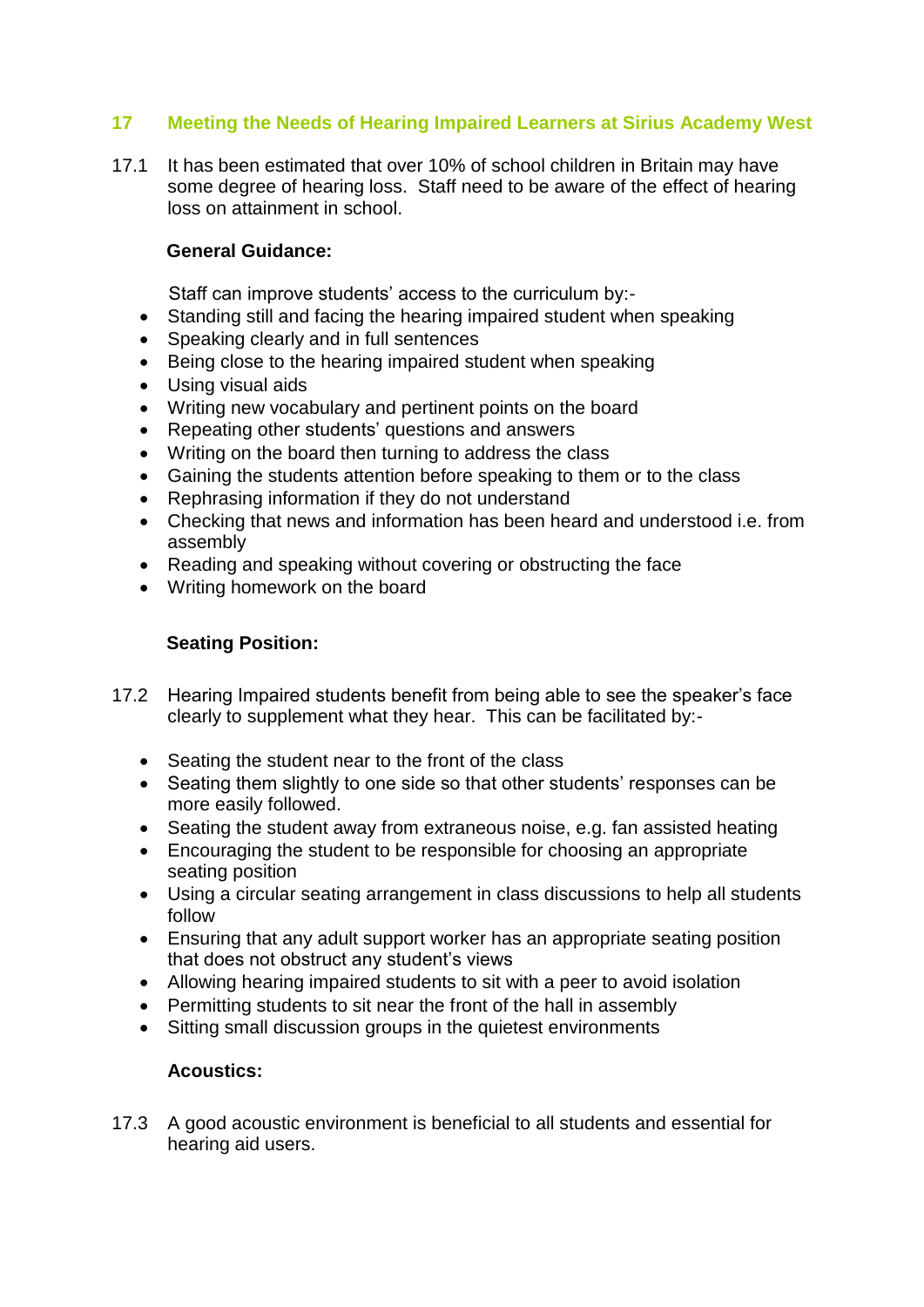Hearing aids amplify all sounds. Classrooms can be acoustically improved by:-

- Carpeting the floor
- Putting rubber ends on chair legs (scraping chairs are particularly noisy)
- Fitting curtains and other soft furnishings
- Fitting blinds and acoustic tiles
- Taking measures to minimise external noise by closing doors and windows
- Keeping general classroom noise to a minimum

# **Lighting:**

- 17.4 Good lighting conditions are necessary for lip reading. This can be achieved by:-
	- Making sure that your normal teaching position is with the light on your face i.e. not standing with your back to the window.
	- Making sure the lights are switched on in poor lighting conditions
	- Closing blinds in bright sunlight

# **Audio Visual Media:**

- **17.5** Maximise the benefits from audio visual resources by:-
	- Sitting the student close to T.V.
	- Using subtitles videos where possible
	- Allowing the student to take the video/tape home to review
	- Previewing or reviewing the video/tape with a support teacher or teacher's aide
	- Providing the child with written information about the content of the video
	- Using an anti-static shield on computer monitors is essential for cochlea implant users
	- Using a direct input lead from the radio aid to TV or cassette player where appropriate

# 17.6 **Additional Points to Consider:**

- Hearing impaired students find it difficult to carry out 'listen and do' tasks simultaneously e.g. spelling tests, mental maths work and following instructions for using ICT equipment. A slightly slower pace may be necessary, allowing them to 'look, think and then do' before looking back up for the next part of the task
- Additional advice is available on MFL and exam concessions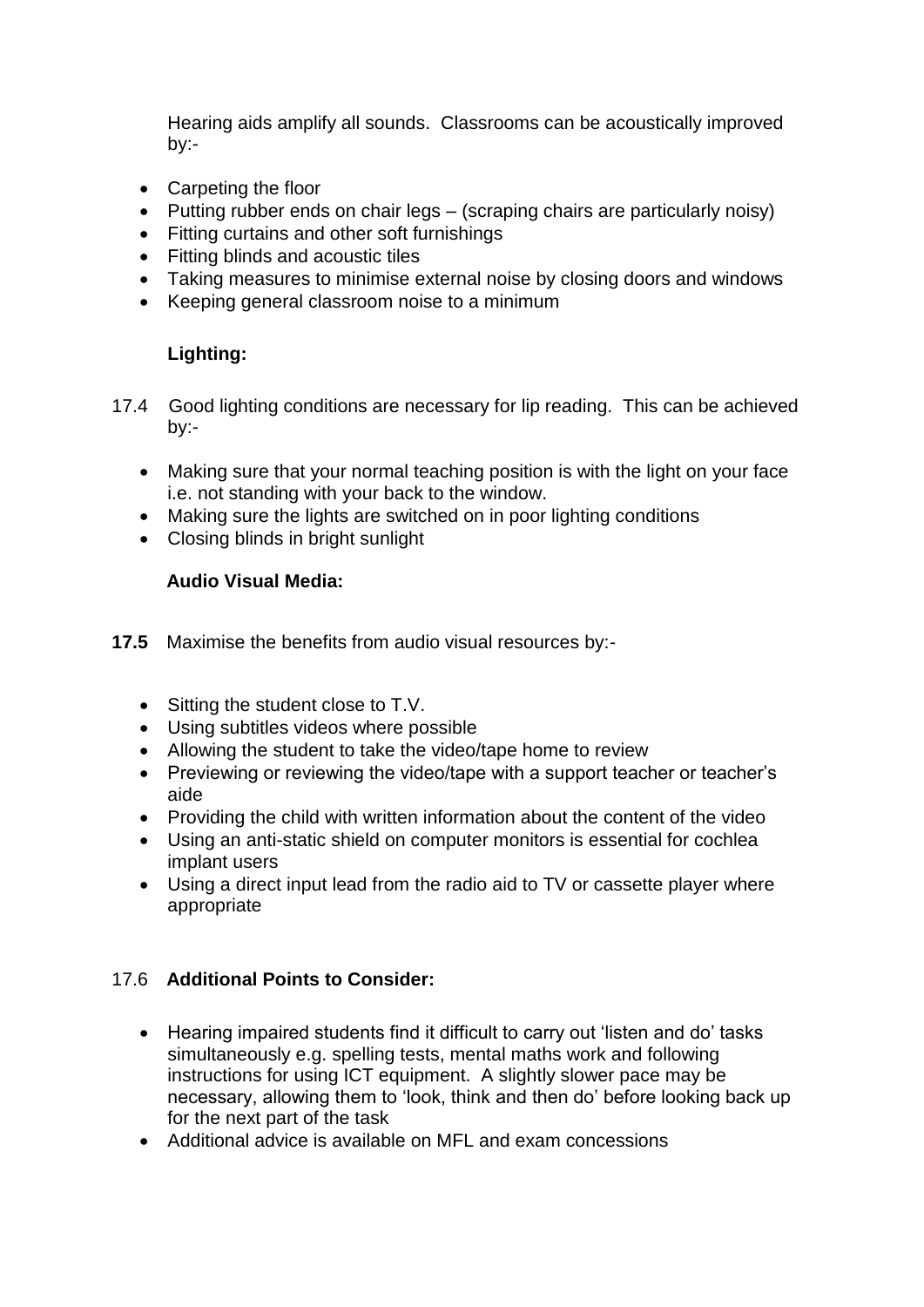- Check that information has been understood by asking: What? How? Where? etc. rather than do you understand?
- Sudden changes of topic and jokes can often confuse
- Some students like to watch what others are doing before starting themselves and often need lots of reassurance
- Long periods of lip reading, listening and watching are very tiring and difficult, particularly towards the end of the day
- For younger students, a home/school book can be very useful for positive comments and information.



# **18 Meeting the Needs of Visually Impaired Students at Sirius Academy West**

This guidance comes from the Educational Service for Hearing and Vision. More information and advice can be found at the ESHV website at [www.eshv.org.uk](http://www.eshv.org.uk/)

# **Classroom Management**

- Make sure the student knows when you enter/leave the room
- Show awareness, understanding and empathy- not pity or over-indulgence
- Don't correct an unusual head posture or viewing angle
- Be aware that vision may fluctuate from day to day
- Prepare materials in advance as it may need reformatting
- Give audible and clear verbal descriptions of visual demonstrations
- Allow sufficient time to complete tasks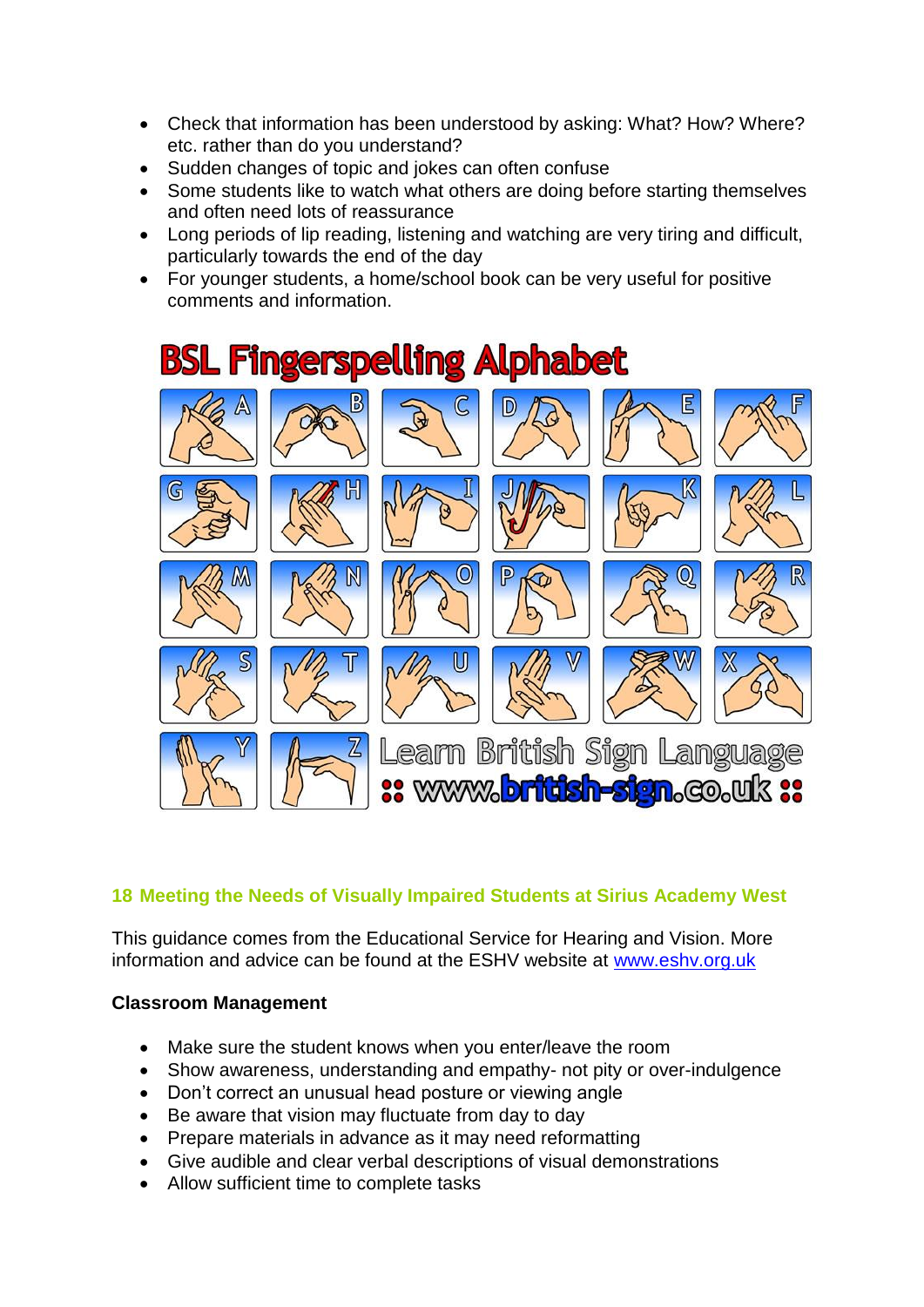- Give opportunities to handle objects to maximise experience in class
- Follow the Discipline for Learning code in the same was as for other students

# **Classroom and Environmental Organisation**

- Always tell VI students when furniture is being moved
- Remember to keep doors fully opened or firmly closed to avoid accidents
- Corridors should be well lit and free from litter
- Put chairs under tables when not in use make this a routine for students
- Coats and bags should not be left as trip hazards
- When addressing the class stand away from the window so that the light is shining onto your face

# **Boardwork**

- As an alternative, present work as a desktop copy or worksheet
- Read aloud what is written on the board
- Make the layout simple and logical, using both upper and lower case letters to maintain the shape of the word
- Use dark colours on the whiteboard
- Give the whiteboard a pale colour to reduce glare

# **Lighting**

- Ensure that there is appropriate, good overall level of lighting, relevant to the student's visual condition
- Avoid glare from windows, tables and books
- Make use of blinds to adjust lighting as appropriate
- If necessary use task lighting specific to the student's workspace

# **Demonstrations and Practical's**

- Seating distance to the demonstration area should be appropriate to the student's visual condition
- Make an opportunity to repeat demonstrations and or video them so the student can review them
- Use high contrast equipment e.g. place white flour in an orange bowl
- Use non-slip trays to contain materials

# **Reading**

- Investigate whether an alternative edition is available VI service has a list of larger type-face editions with clearer layout to support VI students
- Never expect VI students to share texts or any reading materials
- Put pictures or diagrams to assist understanding
- Allow students to move text close to their eyes if they wish to

**Print**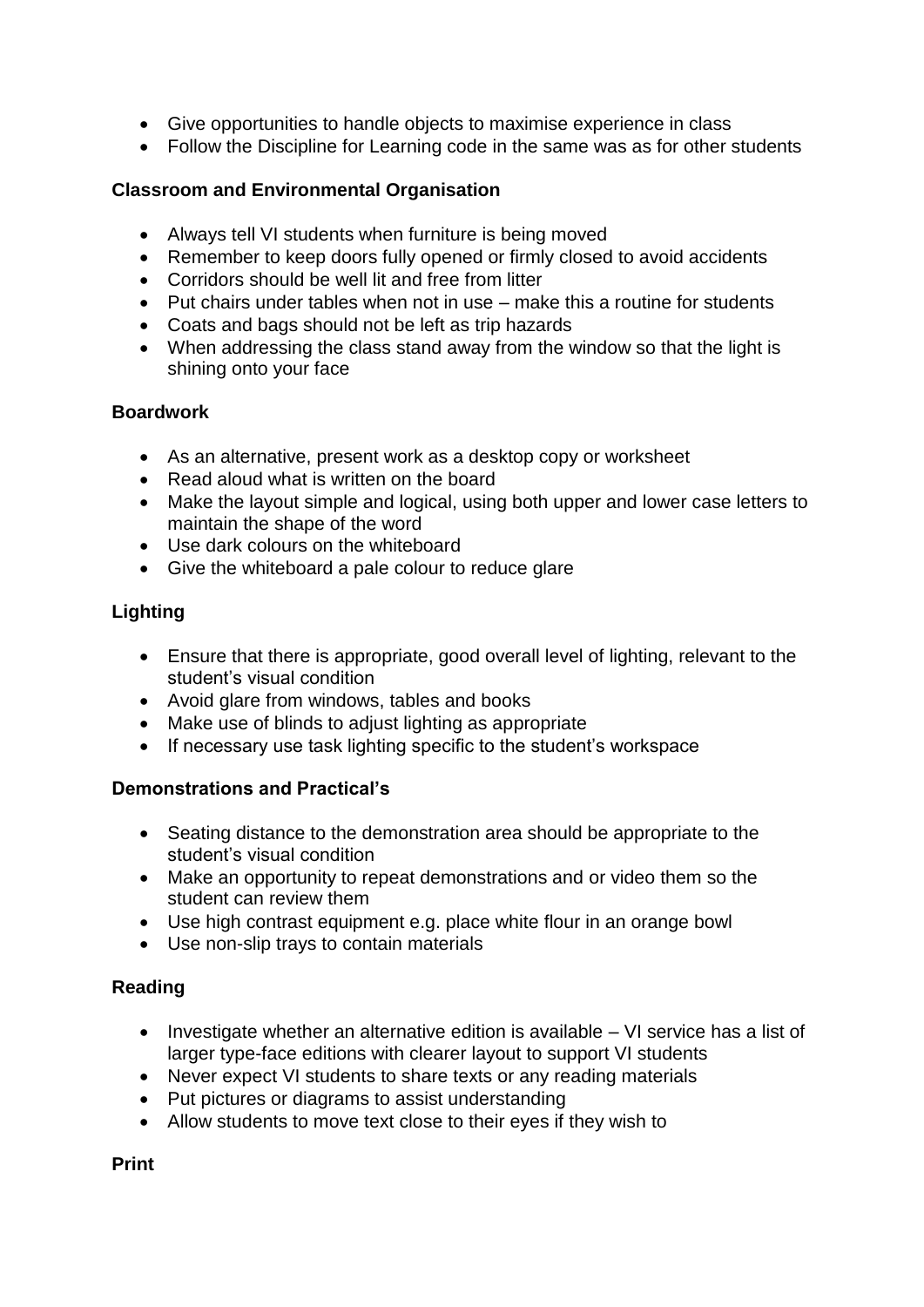- The spacing and density of print needs to be considered
- Use non-reflective paper, preferably black on white, or yellow or buff if the student is light sensitive
- Print size is determined by the student's **best reading speed**
- Enlarged materials should be presented on A4 whenever possible

# **Low Vision Aids (LVAs)**

- Encourage the student to care for their glasses and magnifiers if these are prescribed
- Encourage the student to wear their glasses/use the magnifier as recommended

# **Mobility**

- Be aware that the student may become confused in large, open spaces, crowded situations or noisy areas
- The student will need clear guidance in unfamiliar surroundings
- The visually impaired student needs to be familiarized with a new room or area
- Encourage visually impaired students who are sensitive to light to wear tinted or sunglasses and a peaked cap
- During out of academy activities ensure that staff are aware of the needs of the visually impaired student and use the correct guiding techniques

# **Physical Activities**

- Check that the student is medically able to take part in all physical activities, particularly contact and impact sports
- Ensure that safety rules and interpreted correctly by the VI student
- If the student should wear glasses for practical sessions, let them do so. Not to wear them could constitute a Health and Safety issue
- Where possible use high contrast equipment e.g. contrasting football, coloured shuttlecocks and tennis balls
- If a student cannot operate efficiently and is becoming frustrated in games, try to find an alternative physical activity
- Avoid the use of a hard ball
- Allow the student to be involved in the setting-up and putting away of equipment as this helps to develop orientation skills

# **Social Skills**

- Social Skills are very important as a VI student rarely learns incidentally and almost always needs to be shown
- Good personal organization and self-help skills are essential
- The student may miss or misinterpret facial gestures and visual prompts
- Always use students' names so the VI student knows to whom you are speaking
- If the student is able to use eye-contact then encourage them to do so